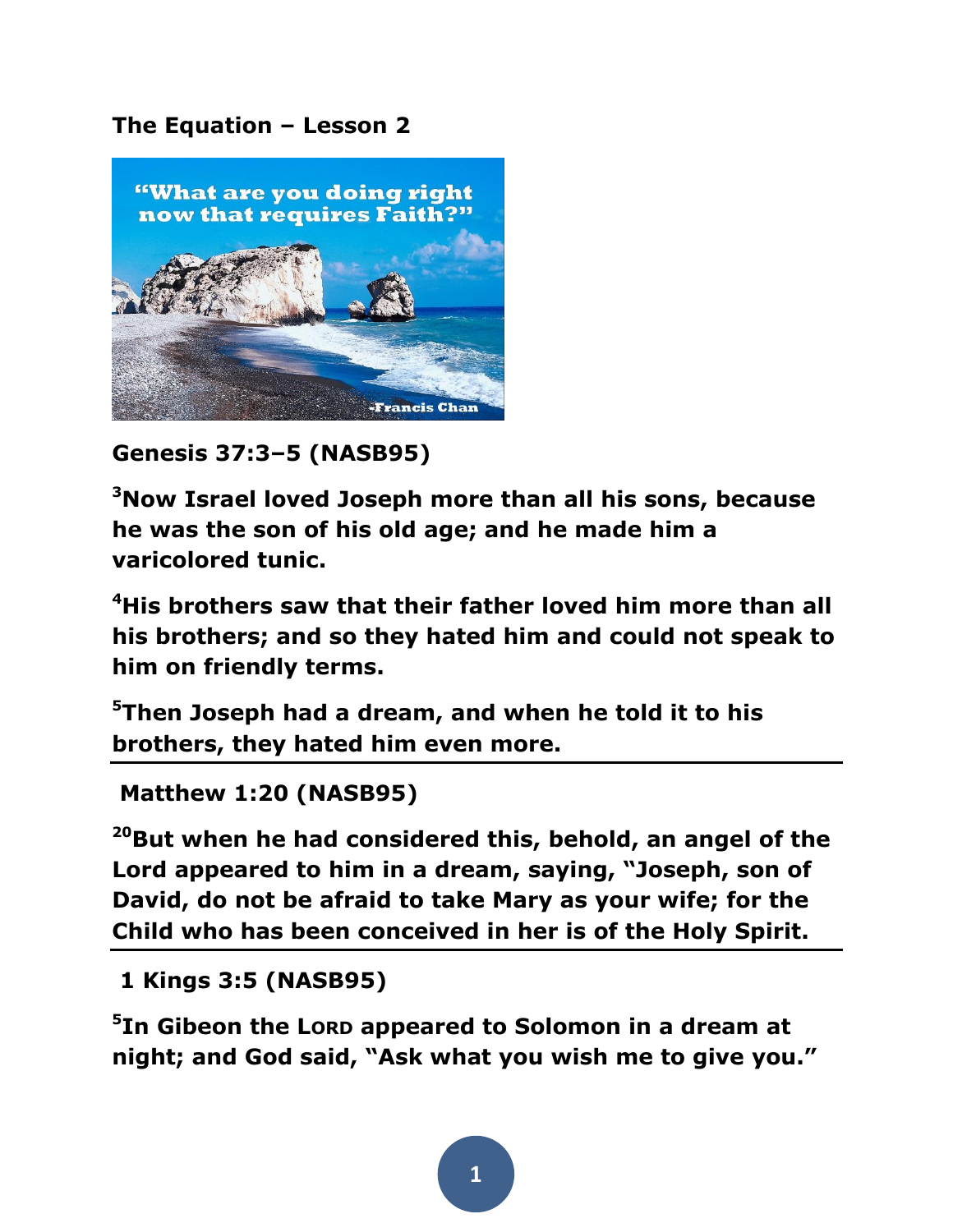## **1 John 4:1 (NASB95)**

**<sup>1</sup>Beloved, do not believe every spirit, but test the spirits to see whether they are from God, because many false prophets have gone out into the world.** 

## **Matthew 24:24 (NASB95)**

**<sup>24</sup>"For false Christs and false prophets will arise and will show great signs and wonders, so as to mislead, if possible, even the elect.** 

```
Galatians 1:6–9 (NASB95)
```
**6 I am amazed that you are so quickly deserting Him who called you by the grace of Christ, for a different gospel;** 

**<sup>7</sup>which is really not another; only there are some who are disturbing you and want to distort the gospel of Christ.** 

**<sup>8</sup>But even if we, or an angel from heaven, should preach to you a gospel contrary to what we have preached to you, he is to be accursed!** 

**<sup>9</sup>As we have said before, so I say again now, if any man is preaching to you a gospel contrary to what you received, he is to be accursed!** 

**Genesis 12:7 Then the LORD appeared to Abram and said, "To your offspring I will give this land." So he built there an altar to the LORD, who had appeared to him.**

```
Genesis 18:1–3 (NASB95)
```
**<sup>1</sup>Now the LORD appeared to him by the oaks of Mamre, while he was sitting at the tent door in the heat of the day.**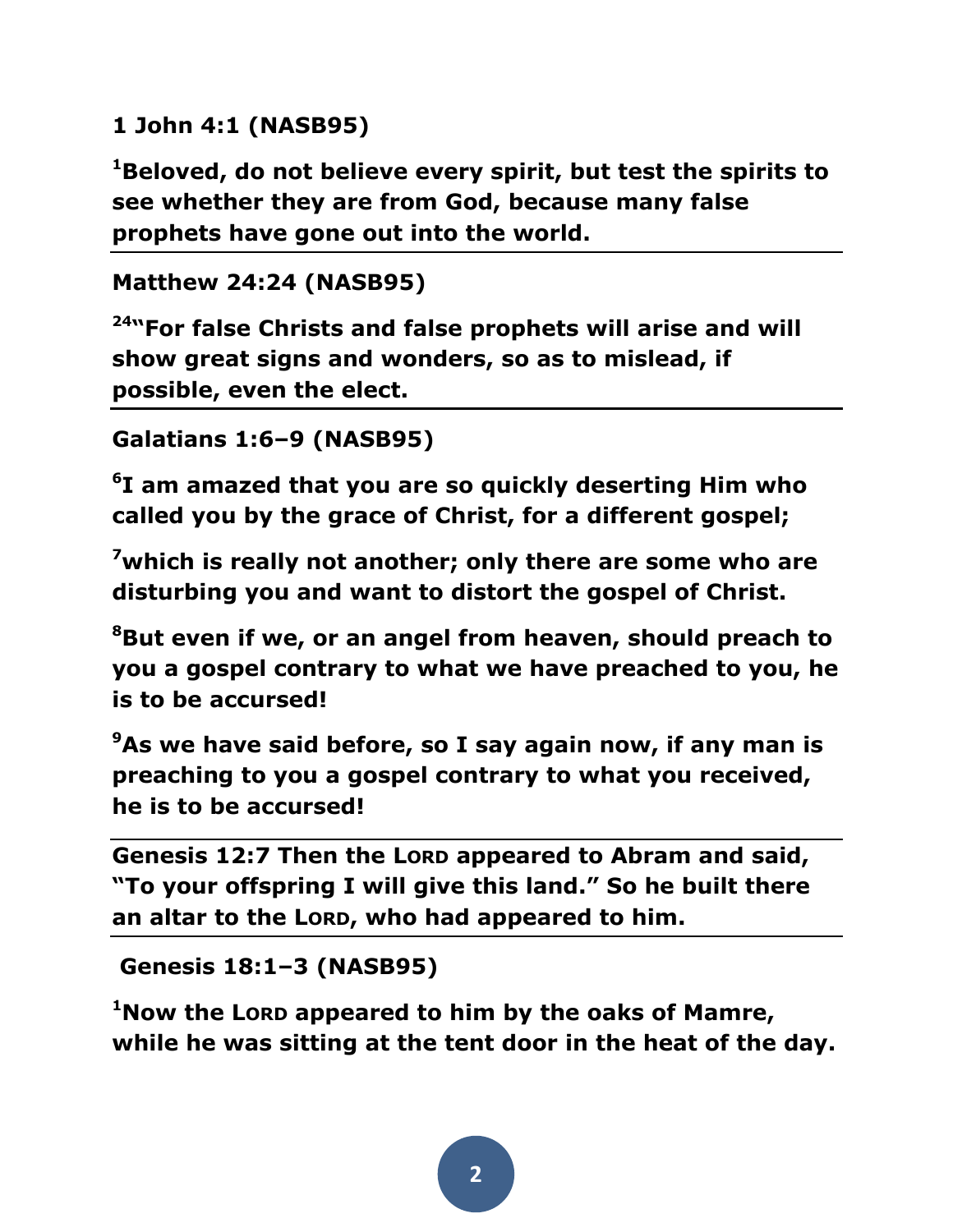**<sup>2</sup>When he lifted up his eyes and looked, behold, three men were standing opposite him; and when he saw them, he ran from the tent door to meet them and bowed himself to the earth,** 

**<sup>3</sup>and said, "My Lord, if now I have found favor in Your sight, please do not pass Your servant by**.

**2 Timothy 3:16–17 (NASB95)** 

**<sup>16</sup>All Scripture is inspired by God and profitable for teaching, for reproof, for correction, for training in righteousness;** 

**<sup>17</sup>so that the man of God may be adequate, equipped for every good work.** 

**Romans 8:14 (NLT)** 

**<sup>14</sup>For all who are led by the Spirit of God are children of God.** 

**Genesis 37:5-11 Then Joseph had a dream, and when he told it to his brothers, they hated him even more. He said to them, "Please listen to this dream which I have had; for behold, we were binding sheaves in the field, and lo, my sheaf rose up and also stood erect; and behold, your sheaves gathered around and bowed down to my sheaf." Then his brothers said to him, "Are you actually going to reign over us? Or are you really going to rule over us?" So they hated him even more for his dreams and for his words. Now he had still another dream, and related it to his brothers, and said, "Lo, I have had still another dream; and behold, the sun and the moon and eleven stars were bowing down to me." He related it to his father and to his brothers; and his father rebuked him and said to him,**